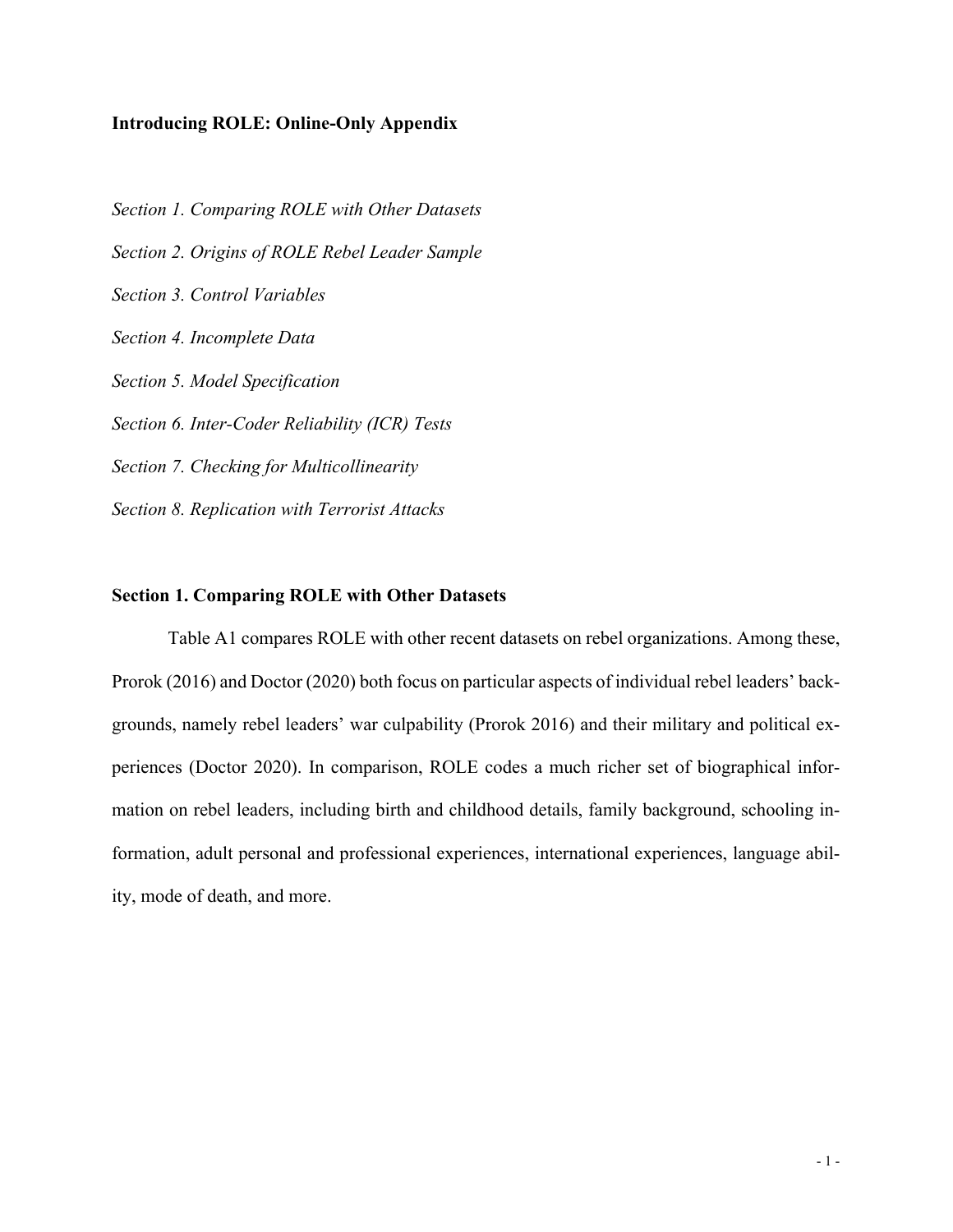| <b>Original Dataset</b>                                                               | <i>(about</i><br><b>Content</b><br>rebel groups)                           | <b>Temporal</b><br>coverage | <b>Unit</b><br>of<br>analysis | <b>Sample</b>          | List of civil con-<br>flicts from:                                                                 |
|---------------------------------------------------------------------------------------|----------------------------------------------------------------------------|-----------------------------|-------------------------------|------------------------|----------------------------------------------------------------------------------------------------|
| Tiernay $(2015)$                                                                      | Rebel leaders<br>and leadership                                            | 1989-2003                   | Leader                        | 197 rebel<br>leaders   | Cunningham,<br>Gleditsch & Sale-                                                                   |
|                                                                                       | change                                                                     |                             |                               |                        | hyan (2009)                                                                                        |
| Prorok (2016)                                                                         | Rebel leaders'<br>war culpability                                          | 1980-2011                   | Leader;<br>dyad               | 521 rebel<br>leaders   | <b>NSA Dataset</b><br>(Cunningham,<br>Gleditsch & Sale-<br>hyan 2013)                              |
| Rebel Leader Ascen-<br>sion Dataset (Cun-<br>ningham & Sawyer<br>2019)                | Rebel leaders<br>and leader ascen-<br>sion method                          | 1989-2011                   | Dyad-year                     |                        | <b>UCDP</b> Armed<br><b>Conflict Database</b>                                                      |
| Lutmar & Terris<br>(2019)                                                             | Rebel group<br>leadership<br>change                                        | 1946-2010                   | Rebel<br>group-<br>month      | 284 rebel<br>groups    | Regan (2002)                                                                                       |
| Foundations of Rebel<br>Group Emergence<br>(FORGE) (Braithwaite<br>& Cunningham 2020) | Origins of rebel<br>groups                                                 | 1946-2011                   | Rebel<br>group;<br>dyad-year  | 428 rebel<br>groups    | <b>NSA Dataset</b><br>(Cunningham,<br>Gleditsch & Sale-<br>hyan 2013)                              |
| Rebel Leaders in Civil<br>War Dataset (RLCW)<br>(Doctor 2020)                         | Rebel leaders'<br>prior military<br>and political ex-<br>periences         | 1989-2014                   | Leader;<br>leader-year        | $206$ rebel<br>leaders | <b>UCDP</b> One-Sided<br><b>Violence Dataset</b><br>(Allansson, Me-<br>lander & Them-<br>mer 2017) |
| ROLE (Authors)                                                                        | Rebel leader bi-<br>ographies and at-<br>tributes (from<br>birth to death) | 1980-2011                   | Leader;<br>leader-year        | 488 rebel<br>leaders   | NSA Dataset via<br>Prorok's $(2016)$<br>rebel leader list                                          |

**Table A1: Comparing ROLE with Recent Datasets on Rebel Groups and Rebel Leaders**<sup>1</sup>

## **Section 2. Origins of ROLE Rebel Leader Sample**

As explained in the main text, our sample of rebel leaders originates from a study conducted by Prorok (2016). As part of her research on the effects of responsibility for war initiation among state and rebel leaders, Prorok identified the top leaders of all rebel organizations in the Non-State Actors in Armed Conflict Dataset (NSA) (Cunningham, Gleditsch, and Salehyan 2013). Building on Prorok's list of leaders ensured that our database was fully compatible with the NSA dataset on

<sup>&</sup>lt;sup>1</sup> Some of these data sources also contain information on state leaders. The table focuses on the portions of each one containing information on rebel groups and/or rebel leaders.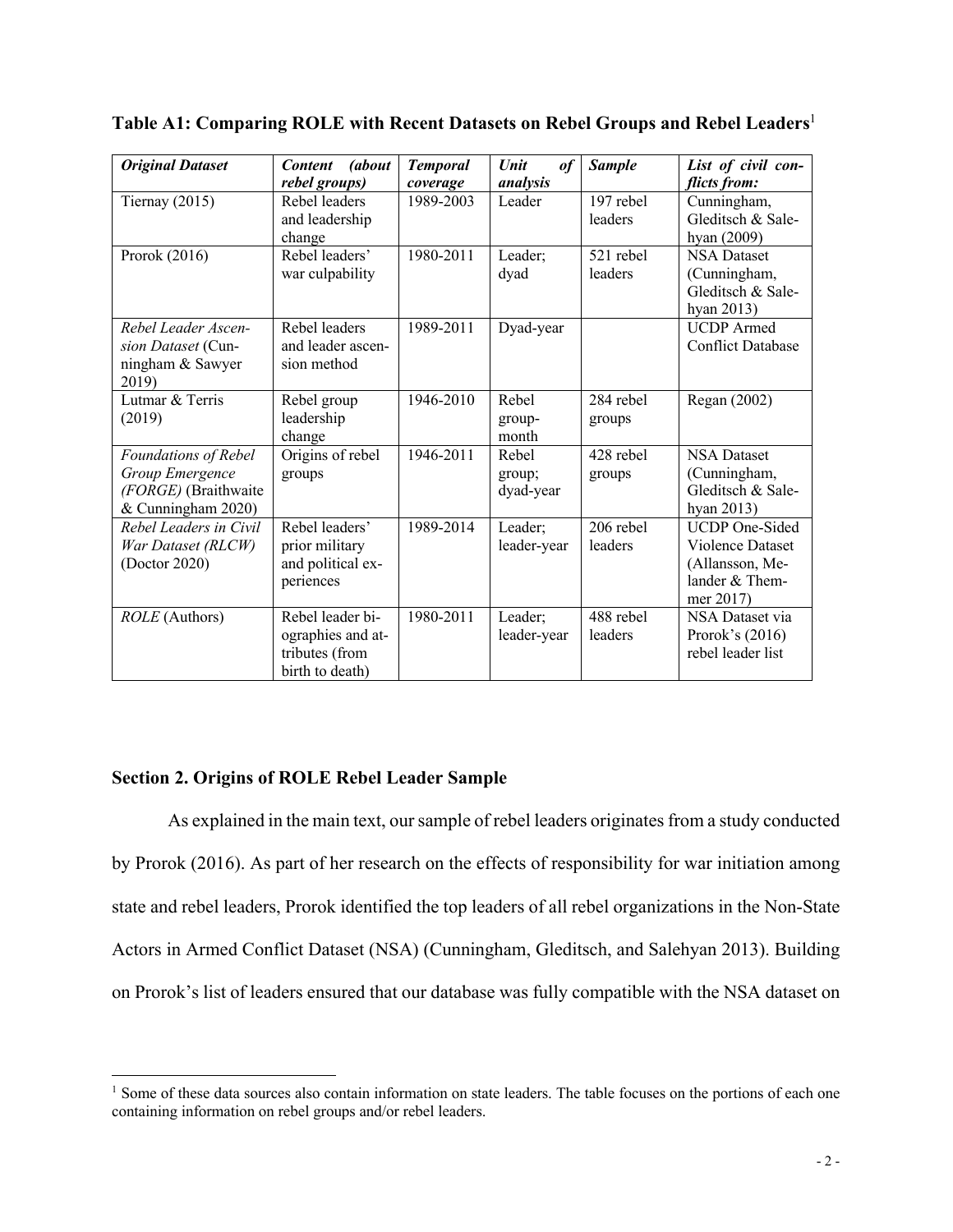rebel organizations and the wider UCDP/PRIO family of conflict databases (Gleditsch et al. 2002) so that researchers can easily combine ROLE with a wide array of conflict data.

As is clear from Table A1 above, however, the number of cases in ROLE (488) is slightly different from the number in Prorok (521). Here, we outline how we arrived at our final number so that readers fully understand our sample. Excluding state leaders, the original Prorok database had 543 cases of rebel leadership, but 22 were not used in her study because the leaders were unidentified (leaving her with 521). We then added nine cases to that number, with the additions coming from two sources. First, we split up the power-sharing cases in her data (in which multiple leaders were combined into a single entry) so that we could collect individual leader-level data on them. There were five such cases, including one with three leaders. <sup>2</sup> Similarly, we split up a pair of twins who jointly led a movement into individual cases, adding another observation.3 Overall, this added seven cases to the list. Second, we added two other cases that appear to have been absent from Prorok's dataset.<sup>4</sup> In sum, these changes added nine observations, yielding a total of 530. Yet, while Prorok's dataset is primarily designed to cover the period 1980-2011, it also includes a number of rebel leadership cases that end well before 1980. These cases were likely included for reasons specific to her empirical analysis, but we drop them from ROLE because they are a small and unrepresentative set of pre-1980 (or 1945-1980) leaders. After dropping these 42 observations, we arrive at our final count of 488 cases of rebel leadership between 1980 and 2011 included in the ROLE database.

<sup>2</sup> Specifically, these cases were: (1) Ekow Dennis and Edward Adjei-Ampofo, (2) Merid Negusie and Amsha Desta, (3) Jorge Soto, Rodrigo Asturias, and Rolando Moran, (4) Isak Chisi Swu and Thuingaleng Muivah, and (5) Radulan Sahiron and Yasser Igasan.

<sup>&</sup>lt;sup>3</sup> These were the young twins Johnny and Luther Htoo, who jointly led the God's Army in Myanmar.

<sup>4</sup> These were: (1) Luis Augusto Turcias Lima, and (2) Abu Umar al-Baghdadi.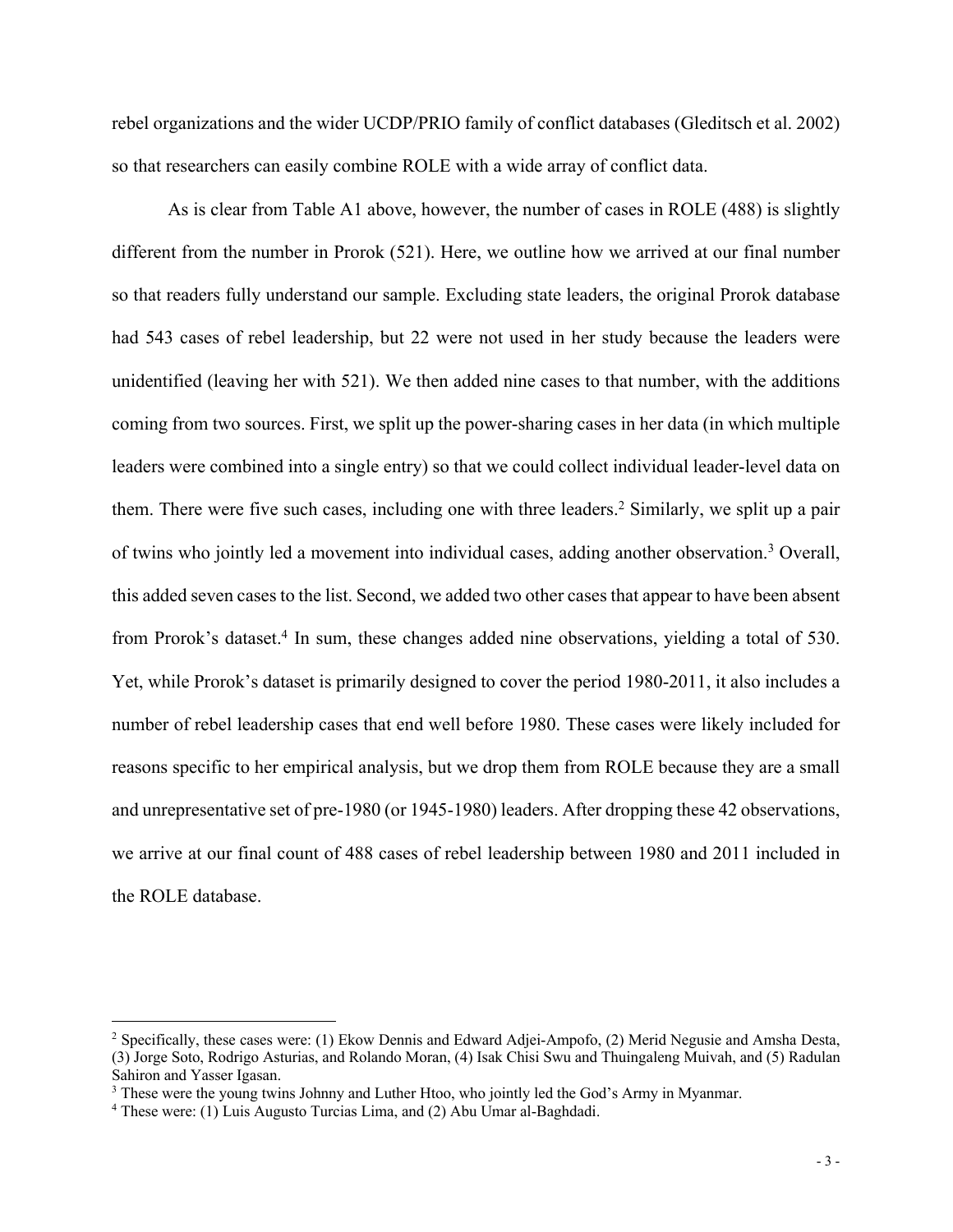## **Section 3. Control Variables**

We provide more detailed information on the variation and origins of the control variables included in the main results here. In particular, Table A2 shows the type and range of all of the organizational and contextual control variables used in the base models as well as the data sources from which they were drawn.

| <b>Variable</b>      | <b>Type of Variable</b> | <b>Observed Range</b> | <b>Original Source</b>                        |
|----------------------|-------------------------|-----------------------|-----------------------------------------------|
| Rebel strength       | Ordinal variable        | $0 - 3$               | NSA Dataset (Cunningham, Gleditsch, &         |
|                      |                         |                       | Salehyan 2013)                                |
| Rebel centralization | Ordinal variable        | $0 - 2$               | NSA Dataset (Cunningham, Gleditsch, &         |
|                      |                         |                       | Salehyan 2013)                                |
| Foreign support      | Dummy variable          | $0 - 1$               | Dangerous Dyads (San-Akca 2016)               |
| Natural resource use | Dummy variable          | $0 - 1$               | Rustad & Binningsbo (2012)                    |
| Real GDP per capita  | Continuous variable     | 132.82-43499.89       | Gleditsch (2002)                              |
| Polity score         | Continuous variable     | $-6 - 7$              | Vreeland (2008)                               |
| Incompatibility/     | Dummy variable          | $0 - 1$               | <b>UCDP/PRIO</b><br>Armed Conflict<br>Dataset |
| territorial dispute  |                         |                       | (Petterson & Oberg 2020)                      |
| Conflict duration    | Count variable (years)  | $0 - 45$              | Prorok (2016) (for campaign start dates)      |

**Table A2: Supporting Information on Organizational and Contextual Control Variables** 

#### **Section 4. Incomplete Data**

As noted in the manuscript, we were able to gather complete or near-complete information on around 77% of the cases, with varying levels of information on the others. We also noted that incomplete data clustered in certain types of states, which were largely poorer and less democratic than their peers. To probe this formally, we constructed a binary indicator *COMPLETE* which takes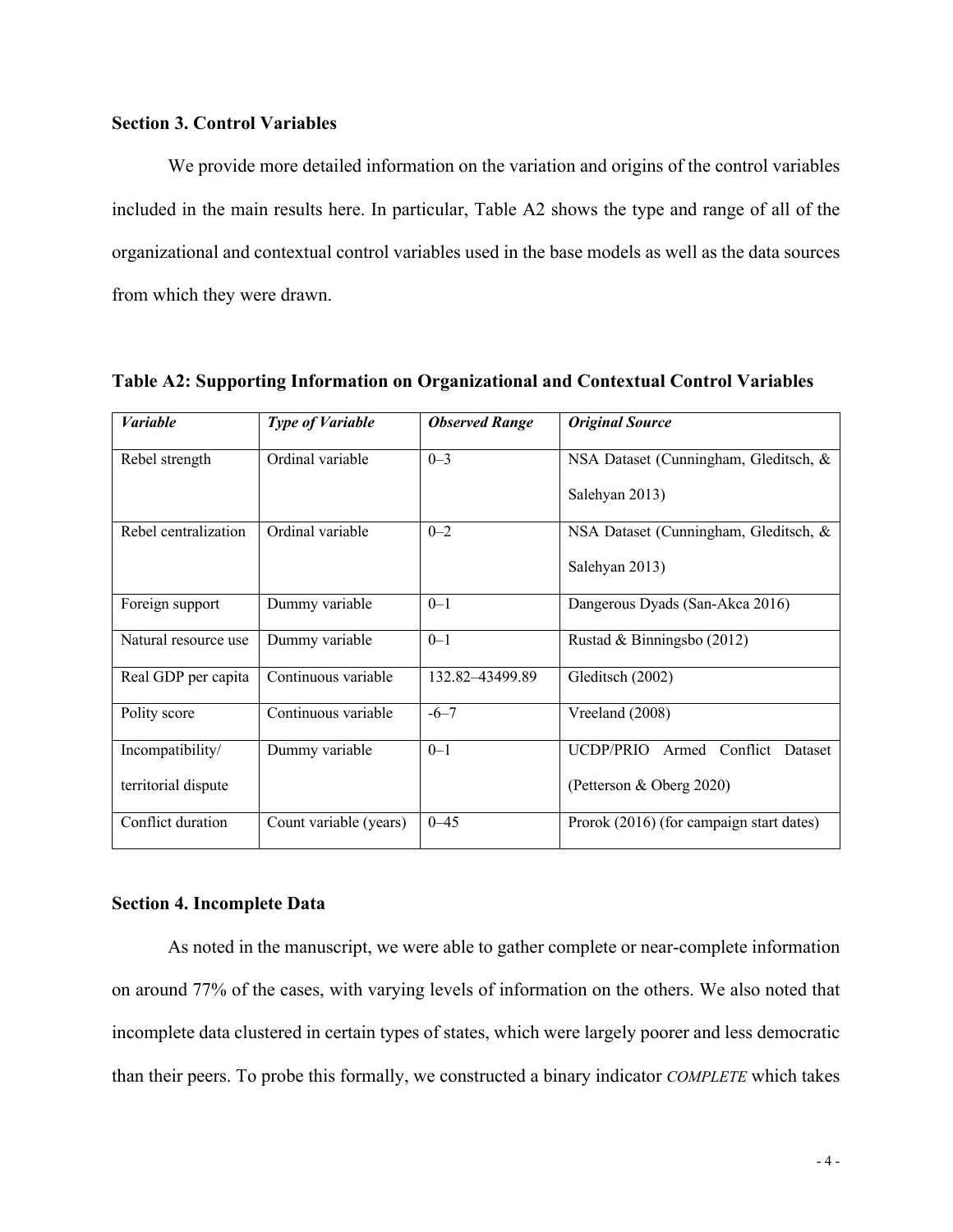a value of 1 if roughly  $2/3$  of the variables on the leader are coded, and 0 otherwise.<sup>5</sup> We predict this variable using logistic regression models, with a number of key contextual variables included. At the country level, we include the country's GDP, Polity score, and Composite Index of National Capabilities (CINC) score (a common measure of state strength in  $IR$ ).<sup>6</sup> At the conflict level, we include the conflict's intensity, duration, and incompatibility type (territorial or not). We also add dummy variables for each region of the world as independent variables.

|                     | Incomplete Data | Incomplete Data |
|---------------------|-----------------|-----------------|
| GDP per capita      | $-0.00*$        | $-0.00*$        |
|                     | (0.00)          | (0.00)          |
| Polity score        | $-0.10**$       | $-0.12**$       |
|                     | (0.04)          | (0.04)          |
| CINC score          | $0.49***$       | $0.67***$       |
|                     | (0.14)          | (0.19)          |
| Territorial dispute | 0.04            | 0.32            |
|                     | (0.38)          | (0.36)          |
| Conflict duration   | $-0.13***$      | $-0.13***$      |
|                     | (0.03)          | (0.04)          |
| Conflict intensity  | $-2.16***$      | $-2.10***$      |
|                     | (0.50)          | (0.48)          |
| Africa              |                 | 0.02            |
|                     |                 | (0.56)          |
| Asia                |                 | $-0.77$         |
|                     |                 | (0.75)          |
| Middle East         |                 | $-0.65$         |
|                     |                 | (0.56)          |
| Constant            | $1.48**$        | $1.73*$         |
|                     | (0.55)          | (0.69)          |
| Observations        | 1,776           | 1,691           |

**Table A3: Predictors of Incomplete Rebel Leader Data**

Results from logit regression models. Robust country-clustered standard errors in parentheses \*\*\* p<0.001, \*\* p<0.01, \* p<0.05, + p<0.1

Table A3 presents the results from this analysis. Poverty, autocracy, CINC score, conflict intensity, and conflict duration all significantly predict incompleteness. In particular, incomplete

<sup>&</sup>lt;sup>5</sup> On the approximately three dozen core variables in the dataset, the average number of missing data points is two for the complete or near-complete cases, and 25 for the incomplete ones.

<sup>6</sup> In particular, CINC scores measure state strength by combining information on six different components: population, urban population, iron and steel production, energy consumption, military expenditure, and military personnel. These data are compiled and published as part of the Correlates of War project.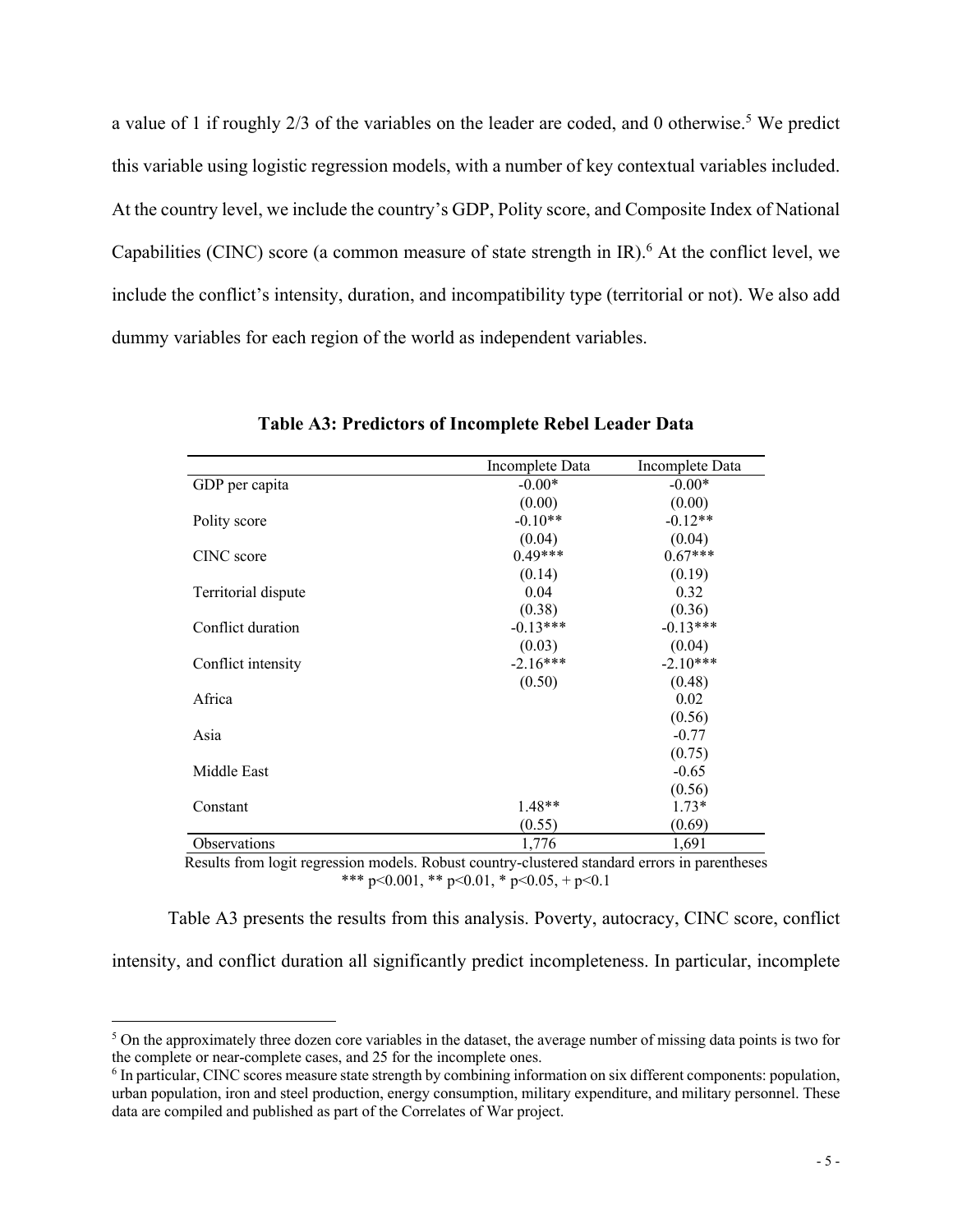data are more likely in poorer, stronger, and less democratic countries as well as shorter and less intense conflicts. None of the three region dummies are significant, though the Europe dummy had to be dropped since there were no missing observations there. This suggests that there may be more or better information on the European cases than on cases from the Global South (though there are few European cases to start with).

While we cannot include missing leaders in our models, we can account for *the amount of available information on leaders more broadly (among missing and non-missing observations)* as a useful proxy. Indeed, "information availability" can be conceptualized as a continuous variable that varies among both missing and non-missing cases, and is a potential unmeasured confounder in the analysis. Specifically, if leaders with more information on them are more likely to have their experiences (e.g., combat or education) recorded, and there is more information available in cases with more terrorism (since it attracts media and scholarly attention), then information availability could be an unmeasured confounder lurking behind our results.

We address this issue in two ways. First, we replicate the base models with all five of the significant predictors of missingness identified above: GDP per capita, Polity score, CINC score, conflict intensity, and conflict duration.<sup>7</sup> The addition of these factors helps ensure that our results are robust to predictors of low information availability on rebel leadership. Second, we add a more direct measure of information availability to the analysis: *GSCHOLAR*, which measures the number of search hits each leader's name receives on Google Scholar. While imperfect, this is an indicator of scholarly attention to the individuals in the sample and thus proxies for their prominence in the historical record. If information availability is a strong confounder behind our results, we should see our results meaningfully change when this measure is included (since it could be systematically

<sup>7</sup> GDP per capita, Polity score, and duration were already in our base models, so this simply required the addition of CINC score and conflict intensity.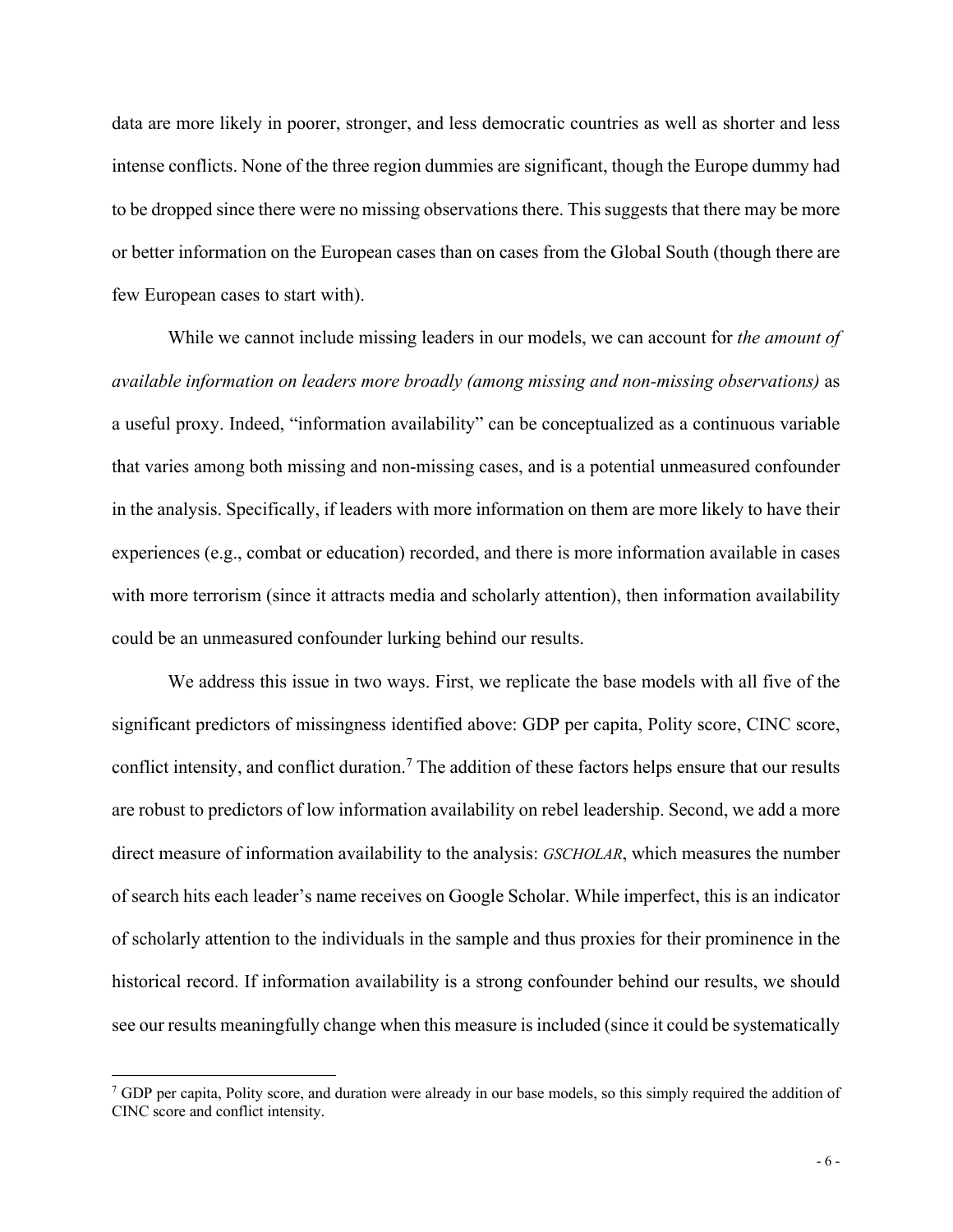related to "higher" values on both leader attributes and terrorism, creating an apparent but spurious relationship). However, Table A4 shows that our core results are unchanged, speaking against the idea that information availability or scarcity is driving our results.

|                                 | <b>Terrorist Fatalities</b> | <b>Terrorist Fatalities</b> | <b>Terrorist Fatalities</b> | Terrorist Fatalities |
|---------------------------------|-----------------------------|-----------------------------|-----------------------------|----------------------|
| <b>Leader Attributes</b>        |                             |                             |                             |                      |
| Education                       | $-0.62***$                  | $-0.53***$                  | $-0.58***$                  | $-0.47***$           |
|                                 | (0.12)                      | (0.11)                      | (0.14)                      | (0.13)               |
| Combat experience               | $-1.91***$                  | $-1.51***$                  | $-2.04***$                  | $-1.55***$           |
|                                 | (0.41)                      | (0.35)                      | (0.39)                      | (0.39)               |
| Age                             | $-0.02$                     | $-0.03*$                    | $-0.02$                     | $-0.03*$             |
|                                 | (0.01)                      | (0.01)                      | (0.02)                      | (0.01)               |
| Military experience             | 0.75                        | 0.47                        | $0.92*$                     | $0.64+$              |
|                                 | (0.48)                      | (0.43)                      | (0.36)                      | (0.37)               |
| <b>Organizational Features</b>  |                             |                             |                             |                      |
| Rebel strength                  | $-0.02$                     | $-0.03$                     | 0.15                        | 0.18                 |
|                                 | (0.24)                      | (0.23)                      | (0.31)                      | (0.32)               |
| Rebel centralization            | $-0.16$                     | $-0.14$                     | 0.27                        | 0.34                 |
|                                 | (0.26)                      | (0.25)                      | (0.25)                      | (0.27)               |
| Foreign support                 | $-0.84*$                    | $-0.61+$                    | $-0.52$                     | $-0.28$              |
|                                 | (0.37)                      | (0.35)                      | (0.44)                      | (0.44)               |
| Natural resource use            | 0.52                        | 0.62                        | 0.67                        | 0.68                 |
|                                 | (0.44)                      | (0.44)                      | (0.48)                      | (0.46)               |
| <b>Contextual Factors</b>       |                             |                             |                             |                      |
| GDP per capita                  | 0.00                        | 0.00                        | $0.00*$                     | 0.00                 |
|                                 | (0.00)                      | (0.00)                      | (0.00)                      | (0.00)               |
| Polity score                    | $0.21***$                   | $0.21***$                   | $0.18***$                   | $0.19***$            |
|                                 | (0.05)                      | (0.05)                      | (0.05)                      | (0.05)               |
| Territorial dispute             | $0.96*$                     | $0.88*$                     | $1.57**$                    | $1.43**$             |
|                                 | (0.40)                      | (0.38)                      | (0.48)                      | (0.44)               |
| Conflict duration               | 0.01                        | 0.01                        | $-0.00$                     | 0.01                 |
|                                 | (0.03)                      | (0.03)                      | (0.03)                      | (0.03)               |
| <b>Information Availability</b> |                             |                             |                             |                      |
| CINC score                      | $-0.23$                     | $-0.28$                     |                             |                      |
|                                 | (0.19)                      | (0.18)                      |                             |                      |
| Conflict intensity              | $1.64***$                   | $1.65***$                   |                             |                      |
|                                 | (0.24)                      | (0.24)                      |                             |                      |
| Google Scholar hits             |                             |                             | $-0.00*$                    | $-0.00$              |
|                                 |                             |                             | (0.00)                      | (0.00)               |
| Constant                        | 3.99***                     | $3.87***$                   | $5.40***$                   | $5.10***$            |
|                                 | (1.21)                      | (1.19)                      | (1.25)                      | (1.25)               |
| Observations                    | 971                         | 971                         | 1,004                       | 1,004                |

**Table A4: Replication with Measure of Information Availability**

Results from negative binomial regression models. The first two models use TAC's high estimate of annual terrorist fatalities, while the latter two use its low one. Robust country-clustered standard errors in parentheses \*\*\* p<0.001, \*\* p<0.01, \* p<0.05, + p<0.1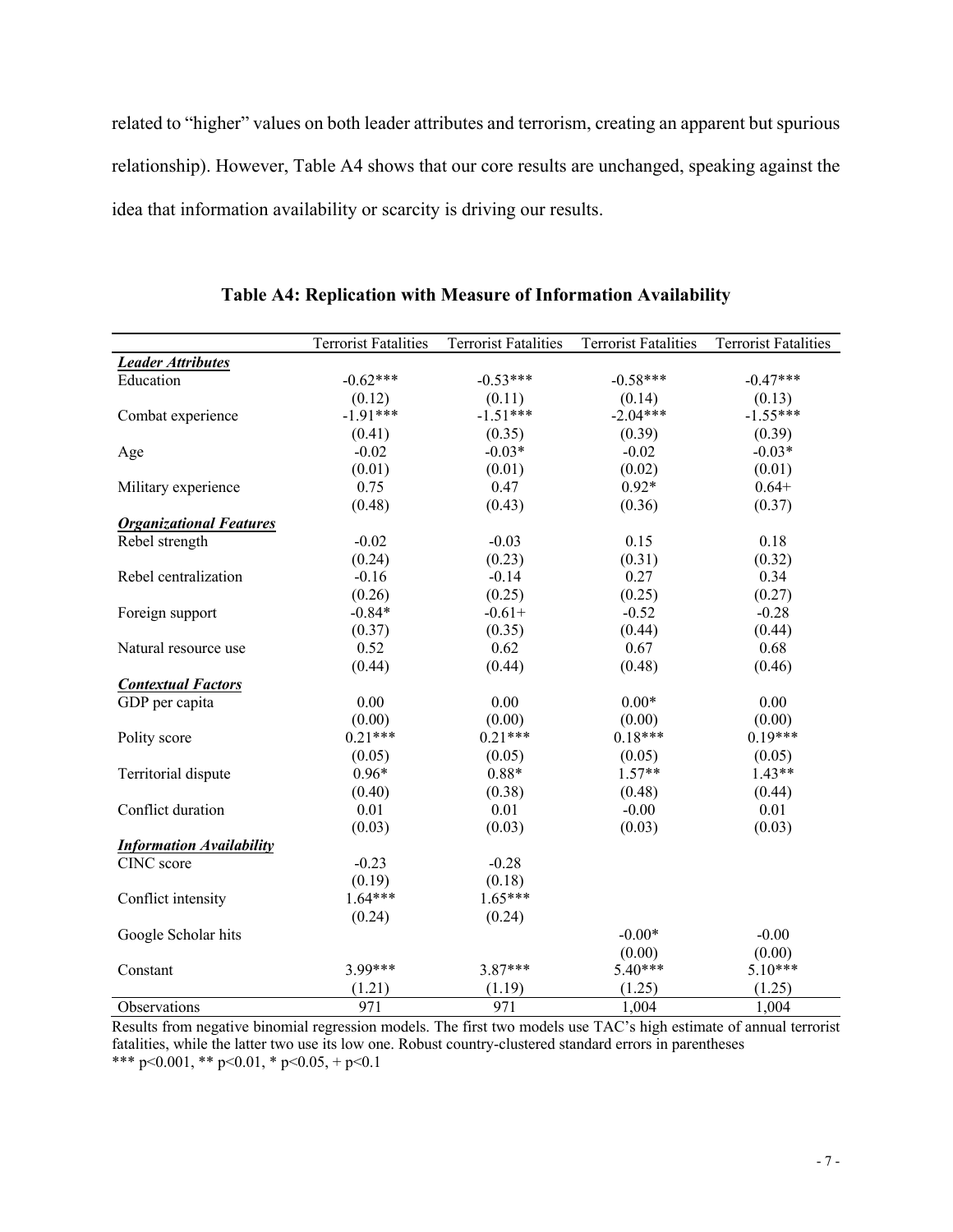# **Section 5. Model Specification**

|                                | <b>Terrorist Fatalities</b> | <b>Terrorist Fatalities</b> |
|--------------------------------|-----------------------------|-----------------------------|
| <b>Leader Attributes</b>       |                             |                             |
| Age                            | $-0.03$                     | $-0.04*$                    |
|                                | (0.02)                      | (0.02)                      |
| Education                      | $-0.51**$                   | $-0.39*$                    |
|                                | (0.16)                      | (0.15)                      |
| Military experience            | $1.22*$                     | $0.97 +$                    |
|                                | (0.52)                      | (0.53)                      |
| Combat experience              | $-2.16***$                  | $-1.70***$                  |
|                                | (0.41)                      | (0.33)                      |
| <b>Organizational Features</b> |                             |                             |
| Rebel strength                 | $0.58+$                     | 0.56                        |
|                                | (0.35)                      | (0.35)                      |
| Rebel centralization           | 0.27                        | 0.36                        |
|                                | (0.29)                      | (0.25)                      |
| Foreign support                | $-0.36$                     | $-0.05$                     |
|                                | (0.42)                      | (0.40)                      |
| Natural resource use           | 0.53                        | 0.58                        |
|                                | (0.67)                      | (0.57)                      |
| <b>Contextual Factors</b>      |                             |                             |
| Real GDP per capita            | 0.00                        | $-0.00$                     |
|                                | (0.00)                      | (0.00)                      |
| Polity score                   | $0.19***$                   | $0.20***$                   |
|                                | (0.04)                      | (0.04)                      |
| Territorial dispute            | $1.45***$                   | $1.37***$                   |
|                                | (0.41)                      | (0.39)                      |
| Conflict duration              | 0.01                        | 0.02                        |
|                                | (0.03)                      | (0.03)                      |
| <b>Additional Covariates</b>   |                             |                             |
| Territorial control            | $-0.47$                     | $-0.53$                     |
|                                | (0.58)                      | (0.57)                      |
| Diaspora support               | 0.63                        | 0.43                        |
|                                | (0.40)                      | (0.36)                      |
| Theocratic ideology            | 0.58                        | 0.55                        |
|                                | (1.19)                      | (1.08)                      |
| Previously active              | 0.67                        | 0.87                        |
|                                | (0.69)                      | (0.58)                      |
| Africa                         | $-0.75$                     | $-0.54$                     |
|                                | (0.69)                      | (0.62)                      |
| Constant                       | $4.30**$                    | $4.22**$                    |
|                                | (1.57)                      | (1.44)                      |
| Observations                   | 958                         | 958                         |

# **Table A5: Replication with Additional Covariates**

Results from negative binomial regression models. The first model uses TAC's high estimate of annual terrorist fatalities, while the second one uses its low one. Robust country-clustered standard errors in parentheses \*\*\* p<0.001, \*\* p<0.01, \* p<0.05, + p<0.1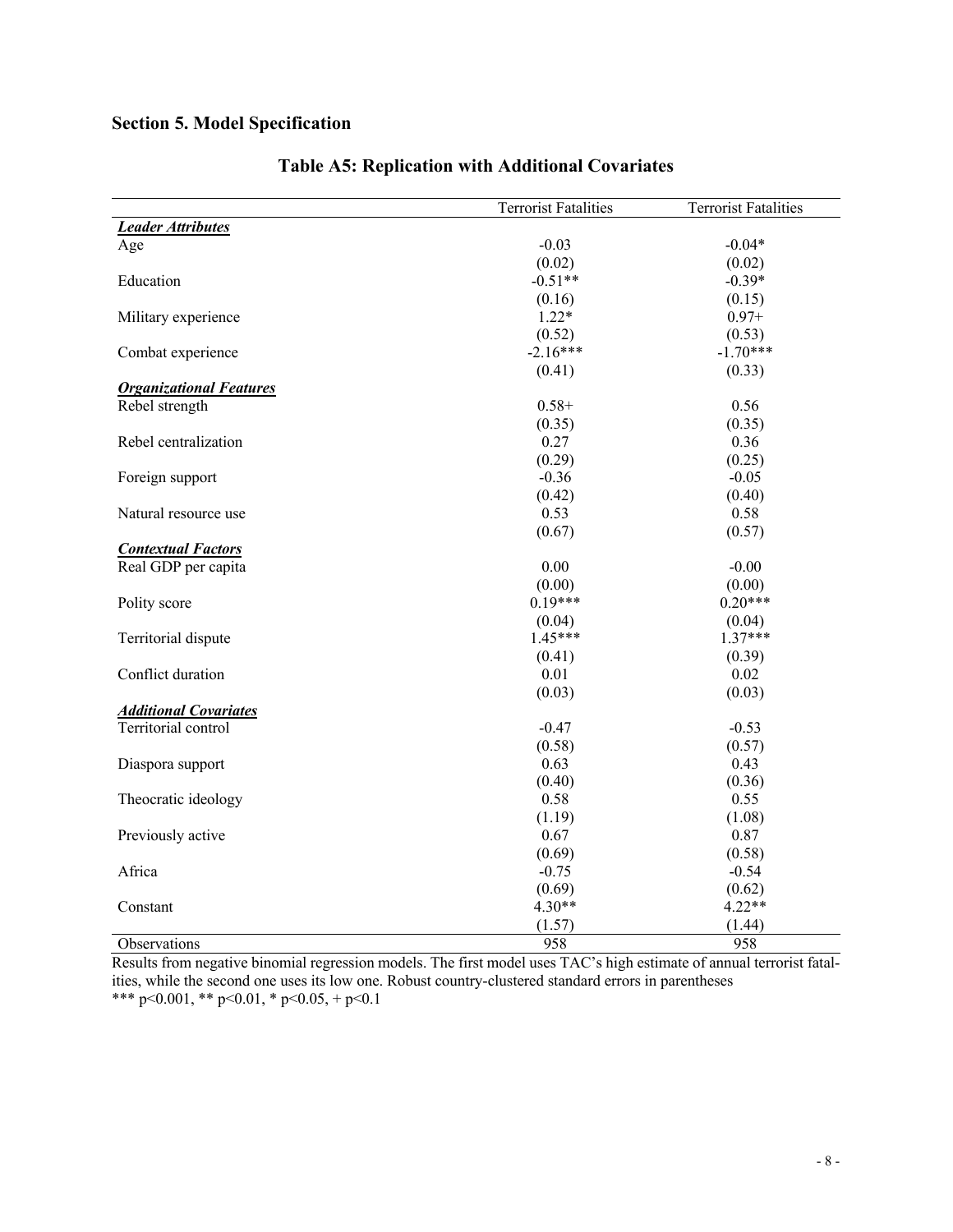We also conduct some model specification checks to ensure the robustness of our findings. While the base models include a wide range of covariates culled from existing studies of rebel use of terrorism, we add several others to account for additional factors. These include: a measure of rebel territorial control, which can impact incentives for indiscriminate violence (Kalyvas 2006), the existence of a sympathetic diaspora, which is linked to more hardline militant tactics (Piazza 2018), a measure of theocratic group ideology, which is linked in some research to commitment to violence (Toft and Zhukov 2015), a measure of whether a conflict has been previously active, given the strong effects of conflict on national development (Gates et al. 2012) which could shape opportunities for would-be rebel leaders to gain experiences like education, and a dummy variable for cases in Africa given the prevalence of more conventional civil wars there (Fortna 2015).

Table A5 presents the results with these additions to the primary model. As is apparent, the central conclusions are broadly similar to the main text. In particular, rebel leader education and combat experience are still associated with significantly less terrorism in both models. Meanwhile, age is associated with significantly less terrorism in one of two models, and military experience is associated with significantly more (although in the second model this effect is only significant at the 10% level). As for the organizational and contextual covariates, the results mirror those in the text, with democracy and territorial conflicts linked to more terrorism. <sup>8</sup> Overall, the results are thus quite similar to those in the main text and speak to the robust impact of rebel leader attributes on rebel organizations' use of terrorism.

<sup>8</sup> We do find in Table A4 that GDP per capita and foreign support have significant effects at the 5% level in one of the four models each. However, our view is that this should not be overinterpreted as the bulk of the evidence does not show significant effects for these variables.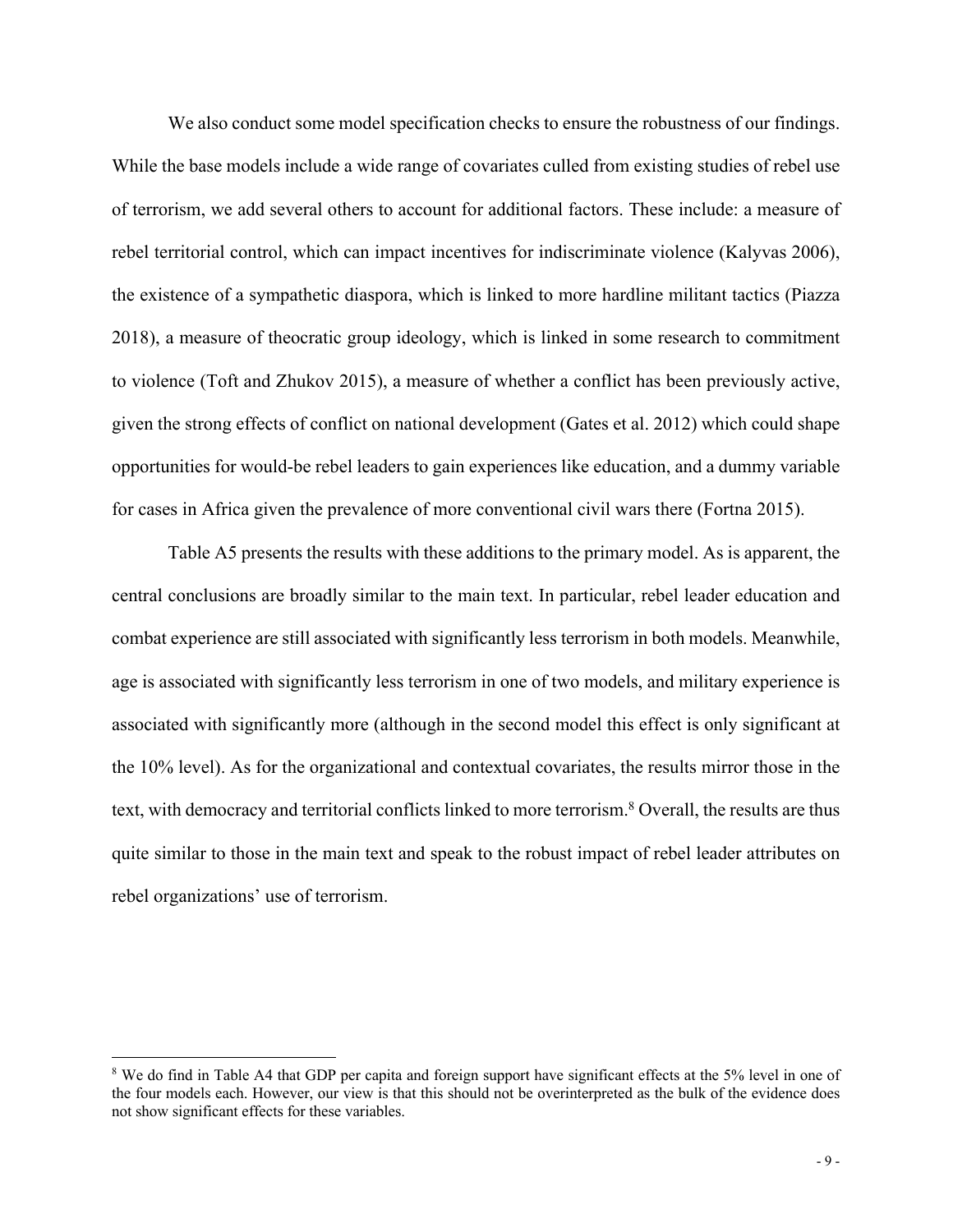### **Section 6. Inter-Coder Reliability (ICR) Tests**

To address potential concerns about data quality and reliability, we conducted inter-coder reliability checks on ROLE. Inter-coder, or inter-rater, reliability refers to the degree of sameness in specific data entries coded by more than one individual.<sup>9</sup> As Gwet  $(2014, 6)$  notes: "inter-rater reliability is concerned about the reproducibility of measurements by different raters…." Data often suffer from multiple-coder bias, where various researchers code the same variable differently for different or the same observations. Salehyan (2015, 107-108) notes:

*Whenever possible, researchers should also check the validity of the coding procedure by computing intercoder reliability statistics [e.g. Cohen's Kappa]… rarely do research projects report such statistics. Often it is unfeasible to double-code all data points and variables of interest. Yet researchers can randomly sample a percentage of cases for double-coding in order to refine and improve the coding procedure as well as aid in the training of researchers.*

The simplest way to measure agreement between coders is to calculate the percentage of agreed-upon data entries between them (Osgood 1959). Nevertheless, methodologists early on in the development of inter-coder reliability (ICR) studies realized that merely calculating percent agreement ignores the possibility that multiple coders may agree on something by chance or by a "deterministic rating procedure" (Gwet 2014, 29). A simple percentage of agreement could capture not only the reliability of multiple coders but also their agreement on chance, as well as their forced agreement through a heavy-handed codebook.

Indeed, before the full-fledged development of inter-rater reliability studies, scientists understood the necessity of controlling for chance agreement (Benini 1901). Various subsequent efforts independently converged around formulas such as:

<sup>&</sup>lt;sup>9</sup> The esoteric distinction between "rater" and "coder" derives from "coders" using codebooks to aid them in the rating of a data entry (Scott 1955). Some fields refer to "judges" instead (Kassarjian 1977).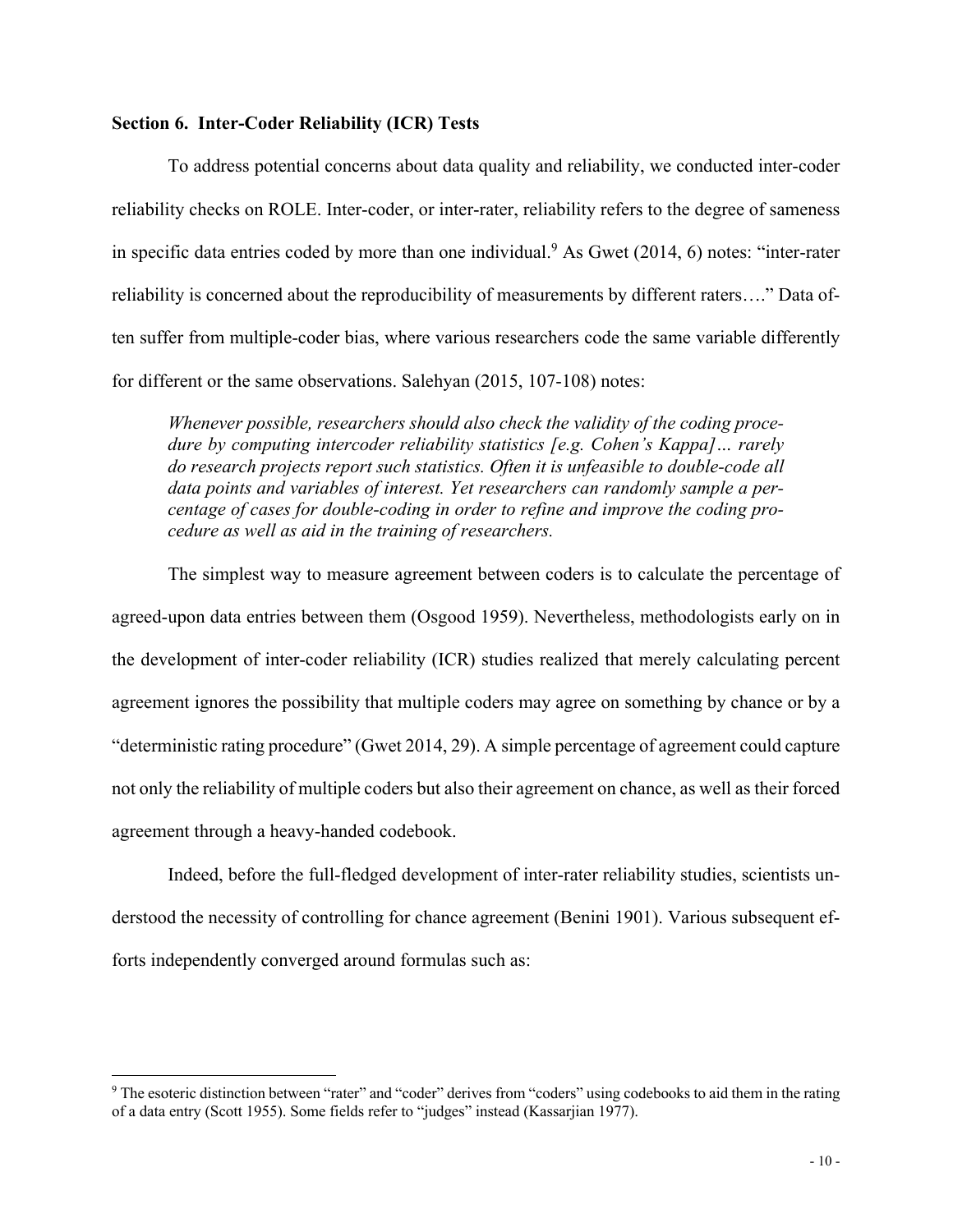$$
\frac{p_a-\frac{1}{q}}{1-\frac{1}{q}}
$$

where  $p_a$  is the percent agreement and  $q$  the number of nominal categories in the rating scale (Gwet 2014, 30). Still, various agreement coefficients emerged with Cohen's (1960) Kappa becoming the standard. To fully account for "chance," Cohen (1960) estimates "the expected percent chance agreement," as denoted by  $p_e$ .<sup>10</sup> Cohen puts forth his Kappa Coefficient as follows:

$$
\kappa = \frac{Pa - Pe}{1 - Pe}
$$

In an effort to generalize the Kappa Coefficient, Fleiss (1971) adapts the measure for multiple coders—defining the percent change agreement that any pair of coders could provide the same classification. Fleiss does not however account for missingness in one or more coders' values for a given subject. Gwet (2008) devises  $AC<sub>1</sub>$  to overcome some mathematical limitations of the Kappa Coefficient.<sup>11</sup> We present Fleiss's Kappa, Gwet's  $AC<sub>1</sub>$ , and other relevant metrics (including straightforward percent agreement) in checks conducted on ROLE.

To build ROLE, we completed the initial multi-year data collection process by personally coding observations as well as delegating portions of the coding process to 16 research assistants from five different universities. As a follow up, we adopted Salehyan's (2015) procedural advice and randomly sampled 40 leaders (about 8% of our data) and hired two research assistants to each independently *re*-collect data on all of the variables for them. We then calculated ICR statistics for assessing the degree of agreement between the coding sets.

<sup>&</sup>lt;sup>10</sup> While correcting for the potential for chance agreement, Cohen's Kappa (1960) assumes independence of coders limiting the measure's utility in some applications. Scott's Pi (1955) is a similar to Cohen's Kappa but is more suitable for studying the frequency of use of categories by different coders. Krippendorff's Alpha (1980) is nearly identical to Scott's Pi.

<sup>&</sup>lt;sup>11</sup> In particular, there are a number of instances where Cohen's Kappa yields paradoxically low coefficients (Cicchetti and Feinstein 1990).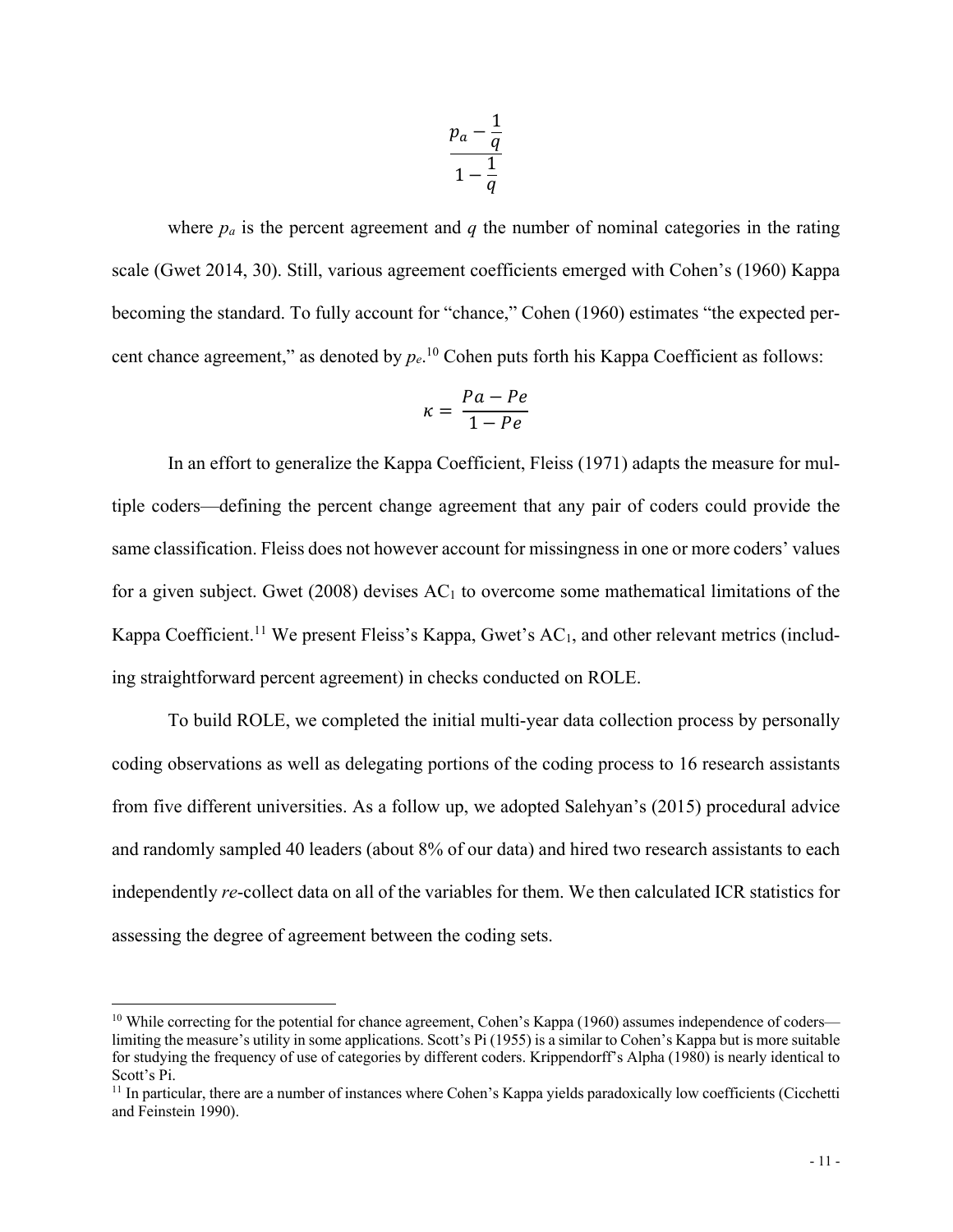Table A6 below shows the results of the ICR exercise. The table shows the median number of coders for each ROLE variable recoded, the average number of coders, the percent agreement between the coders, and the three leading ICR measures: Krippendorff's Alpha, Fleiss' Kappa Coefficient, and Gwet's  $AC<sub>1</sub>$ . A standard benchmark for assessing ICR measures are as follows: 0.8000-1.000 indicates an excellent degree of agreement between coders; 0.6000-0.7999 signifies substantial agreement; 0.4000-0.5999 reflects moderate agreement; 0.2000-0.3999 suggests some agreement; and 0.000-0.1999 indicates a poor degree of agreement (Landis and Koch 1977). ROLE's coding rules generate a high degree of reliability in the data collected.

| <b>ROLE Variable</b> | n  | Average #<br>of Coders | Percent<br>Agreement | Krippendorff's<br><b>Alpha</b> | Fleiss'<br>Kappa | Gwet's<br>AC <sub>1</sub> |
|----------------------|----|------------------------|----------------------|--------------------------------|------------------|---------------------------|
| Western Educated     | 30 | 1.83                   | 0.8800               | 0.7200                         | 0.6800           | 0.8080                    |
| Military Experience  | 32 | 1.81                   | 0.8846               | 0.7650                         | 0.7494           | 0.7861                    |
| Combat Experience    | 32 | 1.59                   | 0.8421               | 0.6783                         | 0.6737           | 0.6917                    |
| Married              | 32 | 1.66                   | 1.0000               | n/a                            | 1.0000           | 1.0000                    |
| <b>Study Abroad</b>  | 32 | 1.78                   | 0.8800               | 0.7633                         | 0.7479           | 0.7710                    |
| Military Abroad      | 32 | 1.75                   | 0.9167               | 0.8025                         | 0.7562           | 0.8734                    |

**Table A6: ICR Results**

### **Section 7. Checking for Multicollinearity**

Finally, we also conduct Variance Inflation Factor (VIF) test to check for multicollinearity between our main explanatory variables for the full models in Table A2 in the main text. Generally, VIF values greater than 10 signify a problematic level of redundancy between variables, though some analysts use a stricter standard such as values over 5 indicating concern. By either standard, the check reveals no multicollinearity between variables in our model.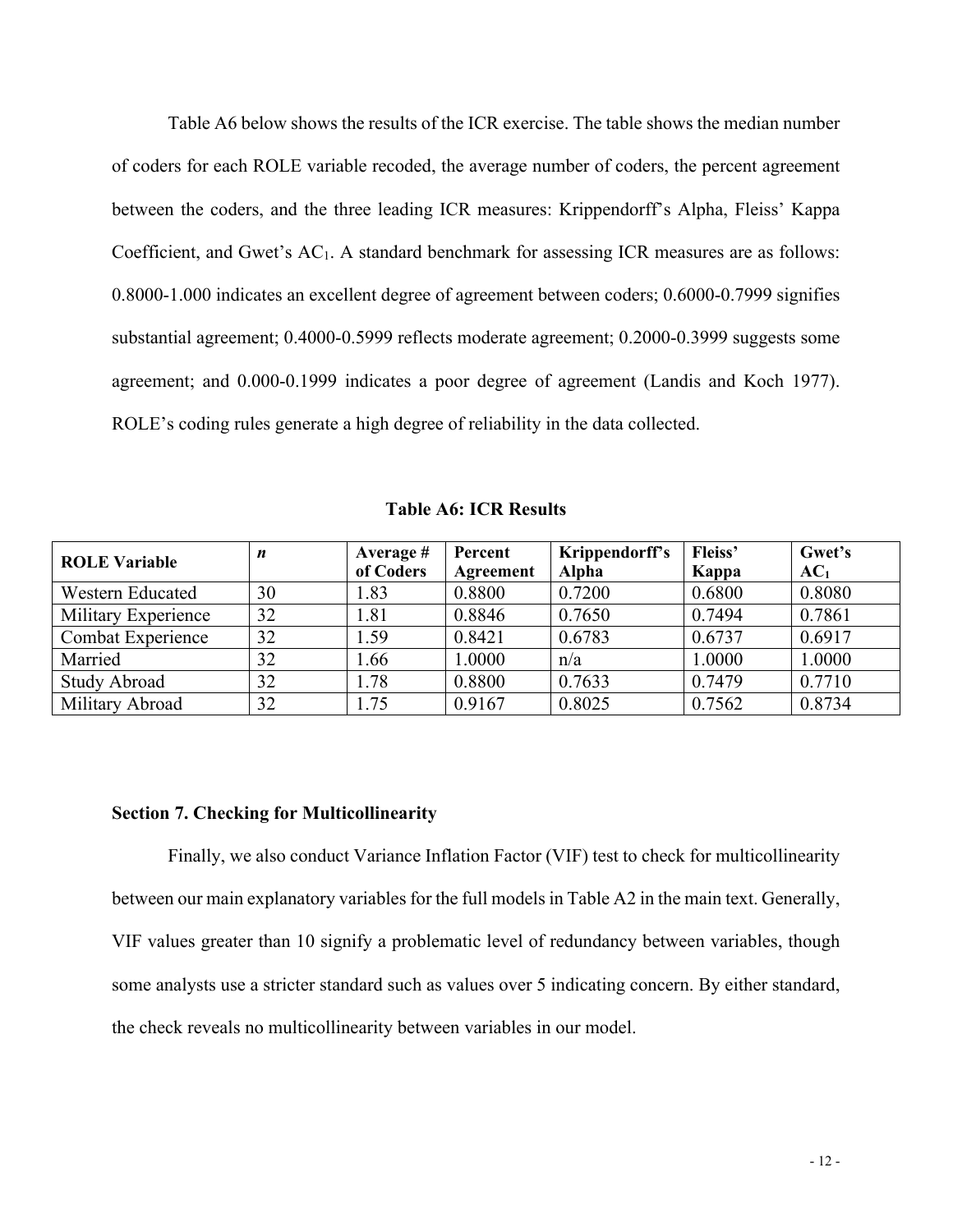|                                | VIF  | 1/VIF |
|--------------------------------|------|-------|
| <b>Leader Attributes</b>       |      |       |
| Age                            | 1.23 | 0.811 |
| Education                      | 1.25 | 0.803 |
| Military experience            | 1.23 | 0.815 |
| Combat experience              | 1.32 | 0.758 |
| <b>Organizational Features</b> |      |       |
| Rebel strength                 | 1.14 | 0.878 |
| Rebel centralization           | 1.06 | 0.940 |
| Foreign support                | 1.07 | 0.934 |
| Natural resource use           | 1.33 | 0.753 |
| <b>Contextual Factors</b>      |      |       |
| GDP per capita                 | 1.53 | 0.654 |
| Polity score                   | 1.47 | 0.682 |
| Incompatibility                | 1.35 | 0.741 |
| Conflict duration              | 1.27 | 0.787 |
| Mean VIF                       | 1.27 |       |

**Table A7: Multicollinearity Test**

### **Section 8. Replication with Terrorist Attacks**

In addition to the above analyses, we also replicate our primary models using estimates of terrorist attacks rather than fatalities from TAC. In particular, Table A8 replicates the results from Table 2 in the text using low and high estimates of terrorist attacks initiated per organization-year, as opposed to low and high estimates of annual terrorist fatalities. As is apparent, our substantive findings are unchanged, with both education and combat experience significantly diminishing the number of terrorist attacks perpetrated in both pairs of models. The control variables also behave in a similar fashion, with significantly more terrorism in territorial conflicts and democratic states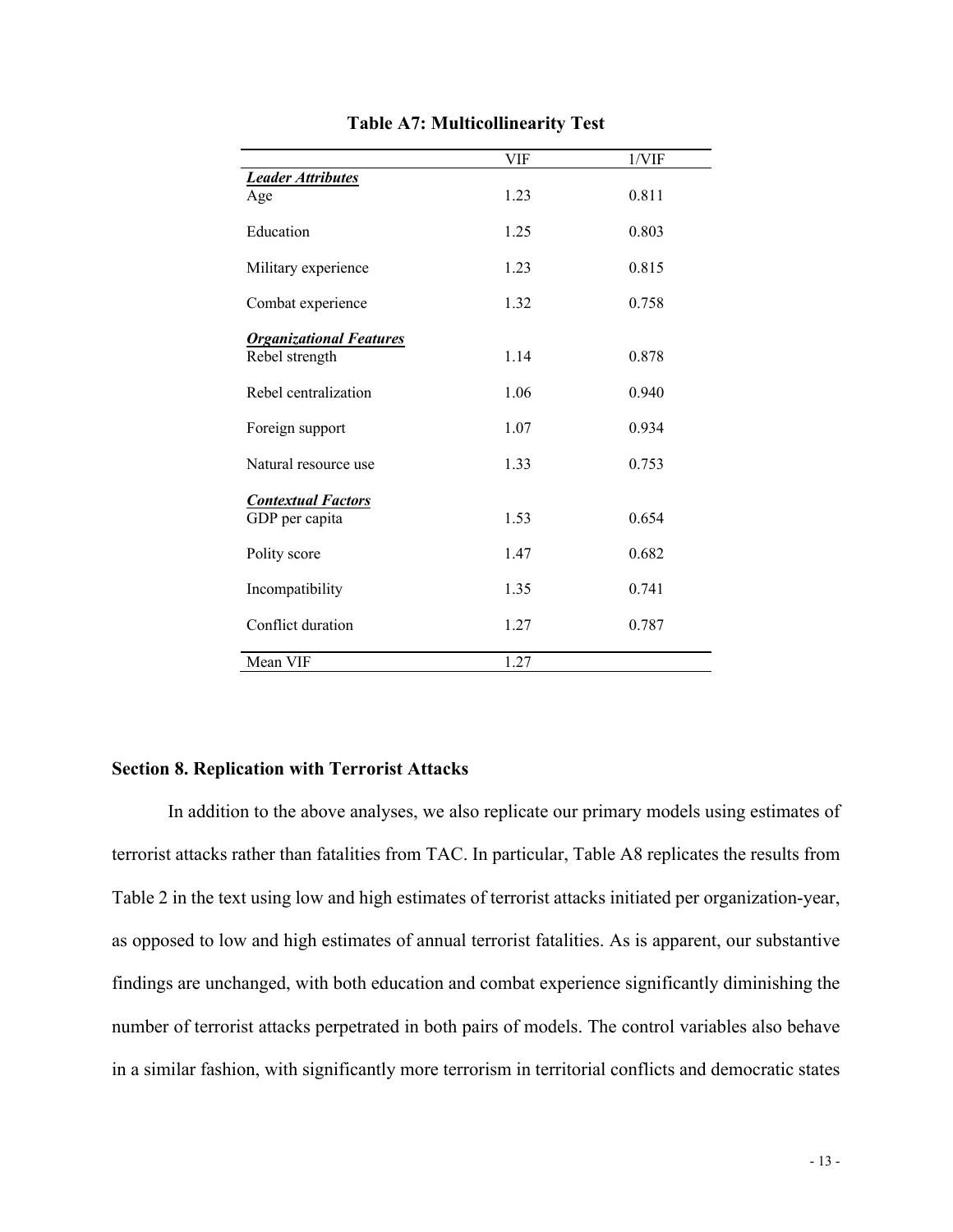and few other significant effects. These models show the robustness of our substantive findings to alternative measures of terrorism use or activity.

|                                | (M1)                     | (M2)                     | (M3)                     | (M4)                     |
|--------------------------------|--------------------------|--------------------------|--------------------------|--------------------------|
|                                | <b>Terrorist Attacks</b> | <b>Terrorist Attacks</b> | <b>Terrorist Attacks</b> | <b>Terrorist Attacks</b> |
| <b>Leader Attributes</b>       |                          |                          |                          |                          |
| Education                      |                          | $-0.35**$                |                          | $-0.29*$                 |
|                                |                          | (0.13)                   |                          | (0.13)                   |
| Combat experience              |                          | $-1.05***$               |                          | $-0.98***$               |
|                                |                          | (0.26)                   |                          | (0.26)                   |
| Age                            |                          | $-0.02$                  |                          | $-0.02*$                 |
|                                |                          | (0.01)                   |                          | (0.01)                   |
| Military experience            |                          | 0.14                     |                          | $-0.27$                  |
|                                |                          | (0.36)                   |                          | (0.36)                   |
| <b>Organizational Features</b> |                          |                          |                          |                          |
| Rebel strength                 | $-0.03$                  | $-0.16$                  | $-0.02$                  | $-0.24$                  |
|                                | (0.34)                   | (0.29)                   | (0.33)                   | (0.29)                   |
| Rebel centralization           | $0.44*$                  | 0.28                     | $0.48*$                  | $0.33+$                  |
|                                | (0.22)                   | (0.21)                   | (0.19)                   | (0.19)                   |
| Foreign support                | 0.03                     | $-0.06$                  | 0.16                     | 0.18                     |
|                                | (0.30)                   | (0.38)                   | (0.30)                   | (0.40)                   |
| Natural resource use           | 0.52                     | 0.56                     | 0.62                     | 0.76                     |
|                                | (0.41)                   | (0.47)                   | (0.39)                   | (0.48)                   |
| <b>Contextual Factors</b>      |                          |                          |                          |                          |
| GDP per capita                 | 0.00                     | 0.00                     | 0.00                     | 0.00                     |
|                                | (0.00)                   | (0.00)                   | (0.00)                   | (0.00)                   |
| Polity score                   | $0.22***$                | $0.23***$                | $0.23***$                | $0.22***$                |
|                                | (0.05)                   | (0.05)                   | (0.05)                   | (0.05)                   |
| Territorial dispute            | $1.12**$                 | $1.04**$                 | $1.24***$                | $1.19***$                |
|                                | (0.37)                   | (0.34)                   | (0.33)                   | (0.28)                   |
| Conflict duration              | 0.03                     | $-0.00$                  | 0.03                     | 0.01                     |
|                                | (0.03)                   | (0.03)                   | (0.03)                   | (0.02)                   |
| Constant                       | $-0.32$                  | $2.61*$                  | 0.16                     | $3.36***$                |
|                                | (1.01)                   | (1.16)                   | (0.90)                   | (0.99)                   |
| Observations                   | 1,374                    | 1,004                    | 1,374                    | 1,004                    |
| Logged Likelihood              | $-2407.55$               | $-1912.27$               | $-3005.69$               | $-2384.03$               |

**Table A8: Replication with Measures of Annual Terrorist Attacks**

Results from negative binomial regression models. M1-M2 use TAC's high estimate of annual terrorist attacks, while M3-M4 use its low one. Robust country-clustered standard errors in parentheses

\*\*\* p<0.001, \*\* p<0.01, \* p<0.05, + p<0.1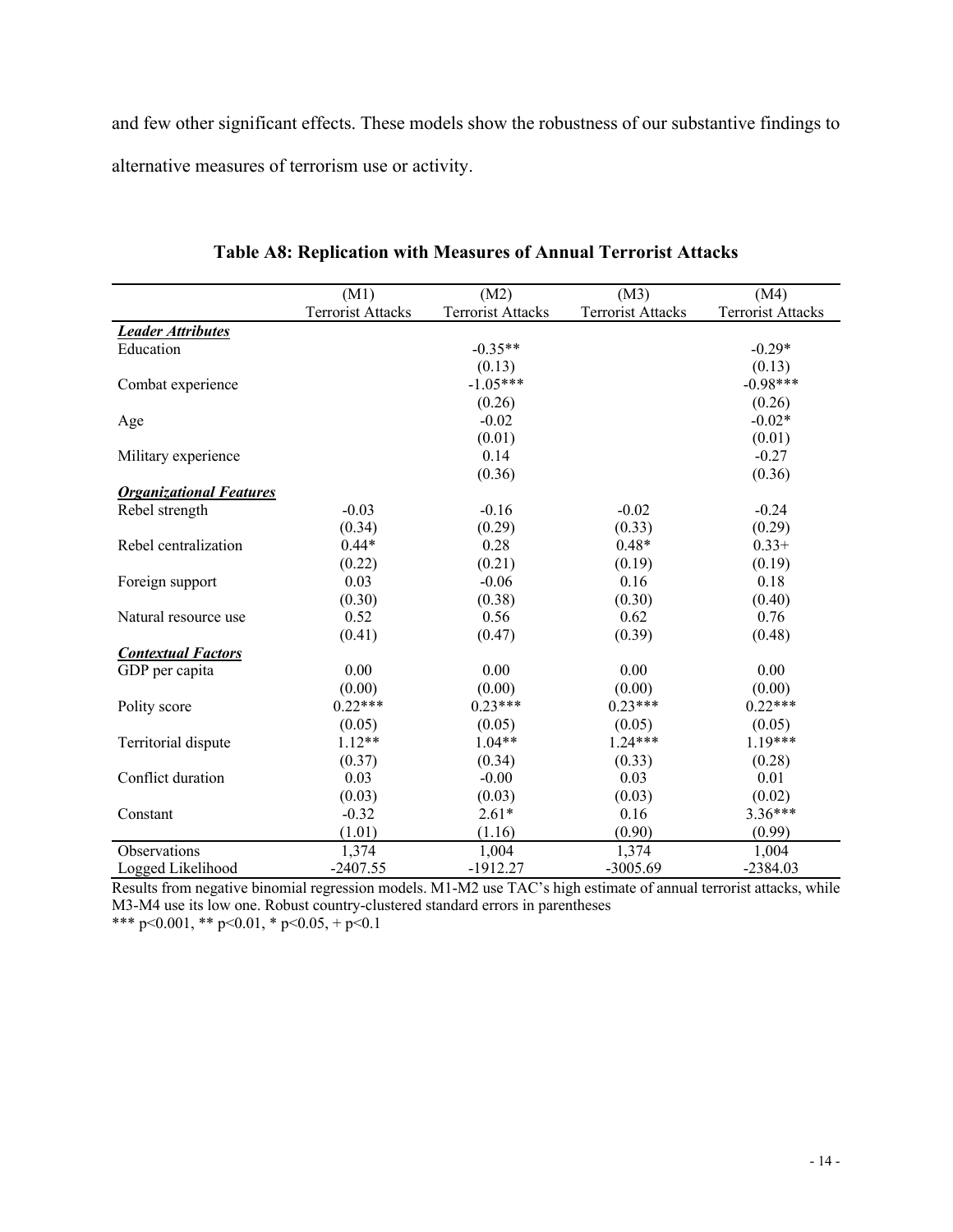### **References**

- Allansson Marie, Erik Melander & Lotta Themnér (2017) Organized Violence, 1989–2016. *Journal of Peace Research* 54(4):574-587.
- Benini, R (1901) *Principii di Demongraphia: Manuali Barbera Di Scienze Giuridiche Sociali e Politiche* (No. 29). Firenze, Italy: G. Barbera.
- Braithwaite, Jessica & Kathleen Gallagher Cunningham (2020) When Organizations Rebel. *International Studies Quarterly* 64(1):183-193.
- Cicchetti, Domenic V. & Alvan R. Feinstein (1990) High Agreement but Low Kappa: II. Resolving the Paradoxes. *Journal of Clinical Epidemiology* 43: 551-558.
- Cohen, Jacob (1960) A Coefficient of Agreement for Nominal Scales. *Educational and Psychological Measurement* 20: 37-46.
- Cunningham, David E., Kristian Skrede Gleditsch, & Idean Salehyan (2009) It Takes Two: A Dyadic Analysis of Civil War Duration and Outcome. *Journal of Conflict Resolution* 53(4): 570–97.
- Cunningham, David E., Kristian Skrede Gleditsch, & Idean Salehyan (2013) Non-State Actors in Civil Wars: A New Dataset. *Conflict Management and Peace Science* 30 (5): 516-531.
- Cunningham, Kathleen Gallagher & Katherine Sawyer (2019) Conflict Negotiations and Rebel Leader Selection. *Journal of Peace Research* 56(6):619-634.
- Doctor, Austin (2020) A Motion of No Confidence: Leadership and Rebel Fragmentation. *Journal of Global Security Studies* 5(4):598-616.
- Fleiss, Joseph L (1971) Measuring Nominal Scale Agreement among Many Raters. *Psychological Bulletin* 76 (5): 378-382.

Fortna, Virginia Page (2015) Do Terrorists Win? *International Organization* 69(3):519-556.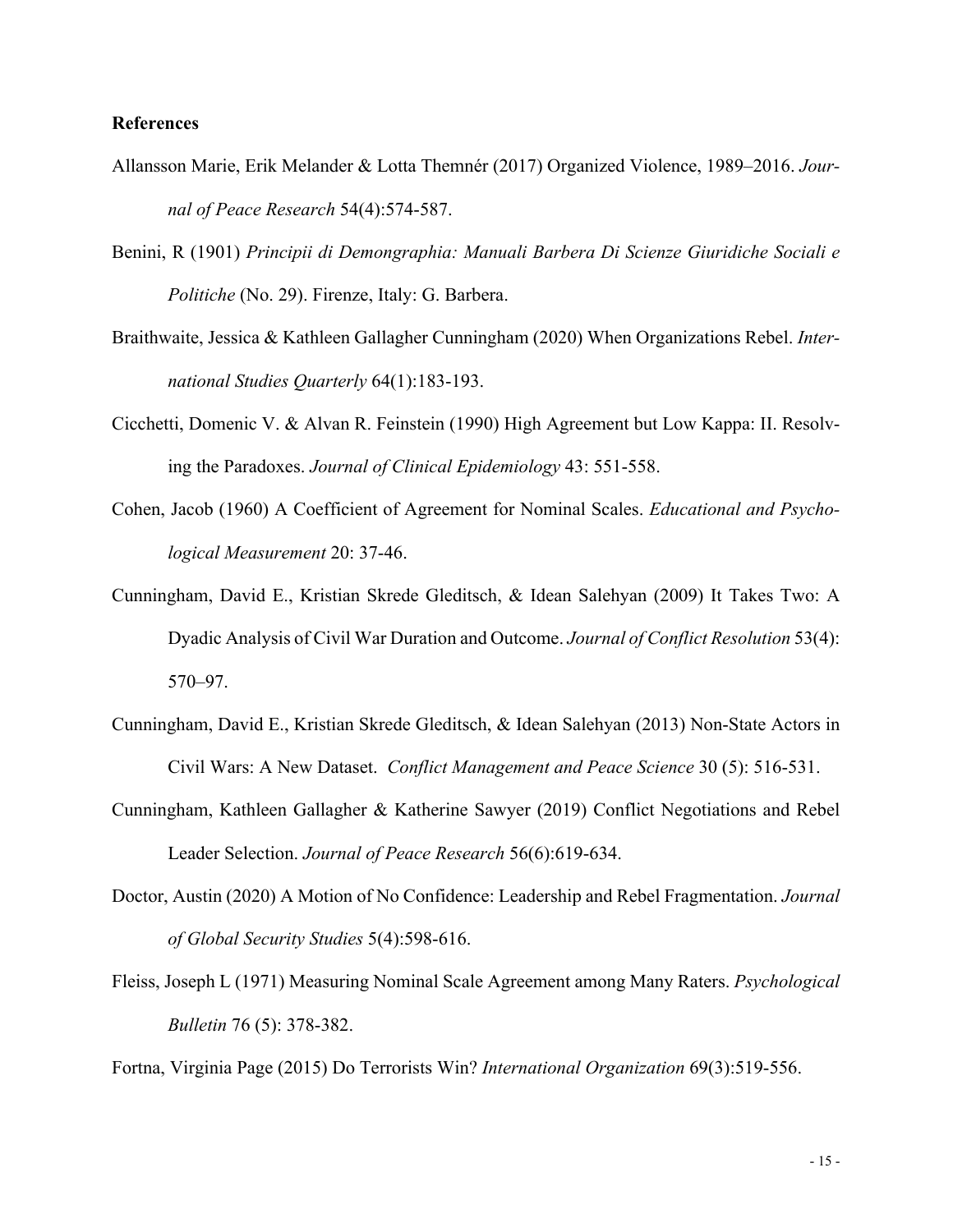- Gates, Scott, Havard Hegre, Havard Mokleiv Nygard, & Havard Strand (2012) Development Consequences of Armed Conflict. *World Development*, 40(9): 1713-22.
- Gleditsch, Kristian Skrede (2002) Expanded Trade and GDP Data. *Journal of Conflict Resolution* 46(5): 712–24.
- Gwet, Kilem L. (2008) Computing Inter-Rater Reliability in the Presence of High Agreement. *British Journal of Mathematical and Statistical Psychology* 61(1): 29-48.
- Gwet, Kilem L. (2014) *Handbook of Inter-Rater Reliability: The Definitive Guide to Measuring the Extent of Agreement Among Multiple Raters*, 4<sup>th</sup> ed. Gaithersburg, MD: Advanced Analytics.
- Kalyvas, Stathi (2006) *The Logic of Violence in Civil War*. Cambridge, UK: Cambridge University Press.
- Kassarjian, Harold H. (1977) Content Analysis in Consumer Research. *Journal of Consumer Research* 4: 8-18.
- Krippendorff, Klaus (1980) *Content Analysis: An Introduction to Its Methodology*. Beverly Hills, CA: Sage.
- Landis, Richard J., & Gary G. Koch (1977) The Measurement of Observer Agreement for Categorical Data. *Biometrics* 33(1): 159-74.
- Lutmar, Carmela, & Lesley Terris (2019) Introducing a New Dataset on Leadership Change in Rebel Groups, 1946–2010. *Journal of Peace Research* 56(2):306-315.
- Osgood, C.E. (1959) The Representational Model and Relevant Research Methods. In *Trends in Content Analysis*, ed. Ithiel de Sola Pool. Urbana: University of Illinois Press.
- Pettersson, Therese, & Magnus Öberg (2020) Organized Violence, 1989-2019. *Journal of Peace Research* 57(4): 535-47.